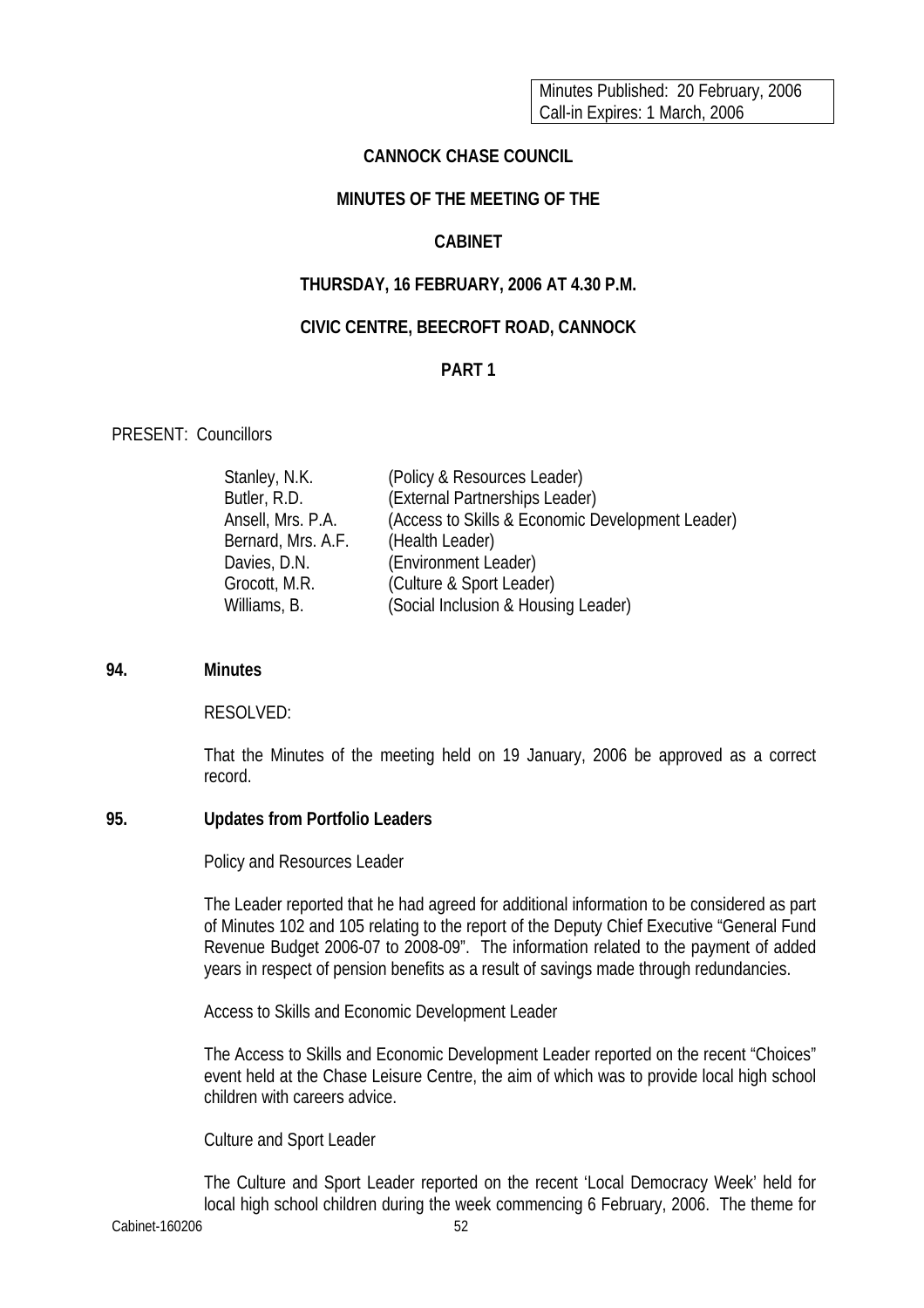the week was the provision of children's play facilities within the District. The Leader indicated that the outcome of the consultation would be used when considering the provision of future play areas within the District.

### **96. Forward Plan**

 Consideration was given to the Forward Plan of decisions for the period February – May 2006 (Enclosure 5.1 of the Official Minutes of the Council).

 It was reported that with regard to item 1 on the Forward Plan, relating to "Hednesford-Rugeley Town Passenger Rail Service Agreement", the decision date would be March 2006.

RESOLVED:

 That the Forward Plan of decisions for the period February – May 2006, as amended, be approved.

## **97. Staffordshire Waste Management Strategy 2020 Vision – Appointment of Waste Strategy Management Team**

 Considering was given to the report of the Director of Public Health and Policy (Enclosure 6.1 – 6.2 of the Official Minutes of the Council).

### RESOLVED:

- (A) That the payment of £10,000 over the next two years as the Council's contribution to funding the appointment of a new Waste Management Strategy Team to deliver the Staffordshire Waste Management Board's 2020 Visions be approved.
- (B) That £10,000 from the 2005/06 Waste Performance and Efficiency Grant be used to fund the contribution.

### **98. Regional Spatial Strategy (RSS) for the West Midlands: Phase One: Black Country Study; Phase Two: Draft Project Plan: Consultation Responses**

Consideration was given to the report of the Chief Executive (Enclosure 7.1 – 7.20 of the Official Minutes of the Council)

RESOLVED:

 That the submission of comments in response to the Black Country Study and the RSS Revision Draft Project Plan be endorsed.

# **99. Housing Revenue Account Budget 2006-07, 2007-08 and 2008-09**

Consideration was given to the report of the Deputy Chief Executive (Enclosure 11.1 – 11.7 of the Official Minutes of the Council).

### RESOLVED:

Cabinet-160206 53 That the report of the Deputy Chief Executive be noted and that Council be recommended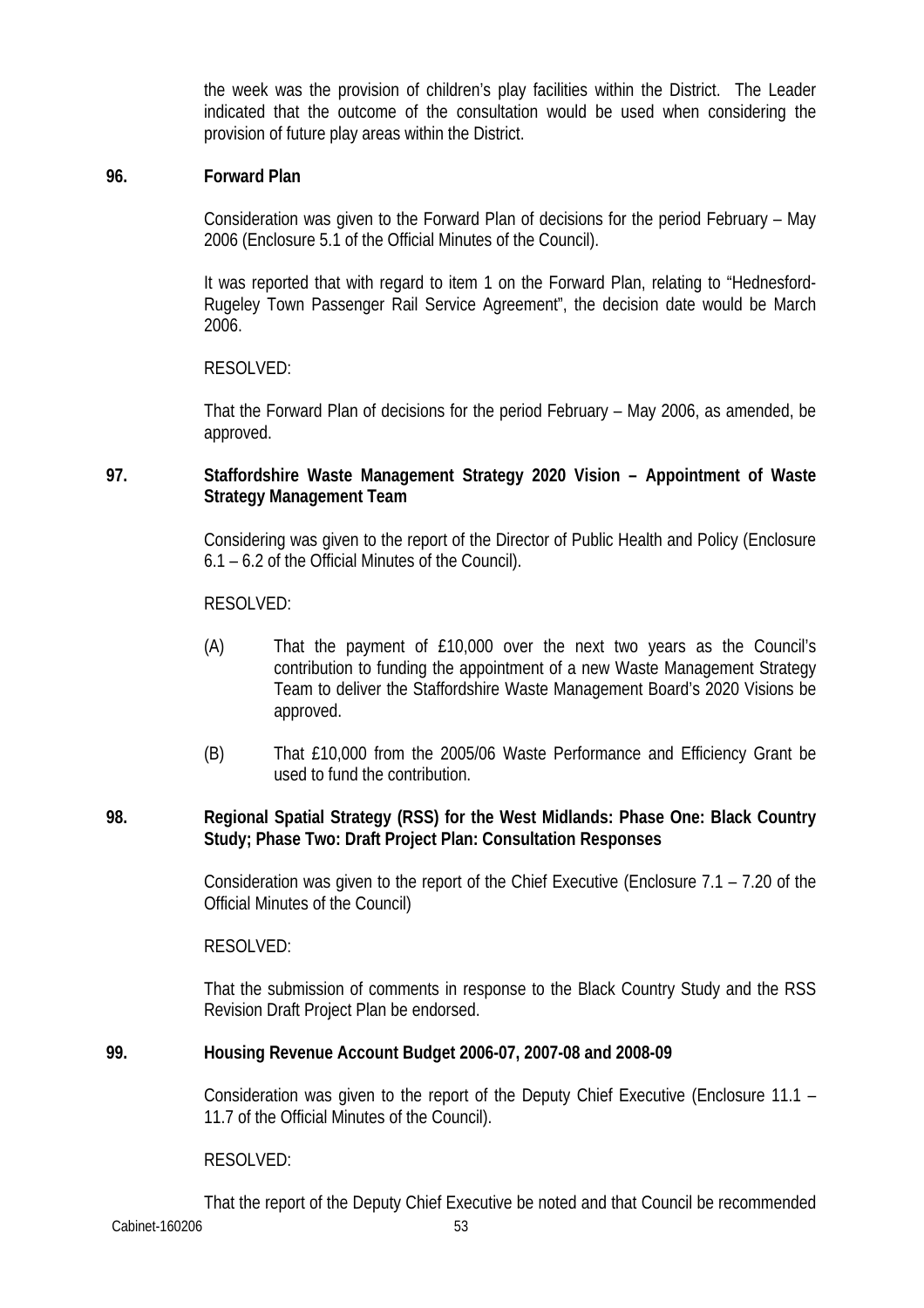to approve the following options dependent upon the outcome of the Large Scale Voluntary Transfer Ballot:-

Housing Stock Transfer

- (a) Increase garage rents by 25p per week from 3 April, 2006
- (b) Approve the proposed HRA budget as set out in the report and summarised at Annex 2. The Annex sets out a budget for the period to 30 September, 2006.
- (c) Delegate to the Head of Financial Services authority to amend the budget pro-rata to cover the period to the actual date of transfer as necessary.

Housing Stock Retention

- (a) Increase garage rents by 25p per week from 3 April, 2006.
- (b) Determine a target for working balances of 5.0% (£682,370) to be held at 31 March, 2009.
- (c) Approve a reduction in the revenue contributions to capital programme of £112,000 per annum from 2006-07 onwards.
- (d) In all other respects, approve the HRA budget for 2006-07 and subsequent years as set out in the report and summarised at Annex 1.

# **100. Housing Revenue Account Capital Programme 2006-07 and Future Years**

Consideration was given to the report of the Deputy Chief Executive (Enclosure 12.1 – 12.3 of the Official Minutes of the Council).

RESOLVED:

That the available HRA capital resources and the existing commitments against these sums be noted and that Council be recommended to approve the following options dependent upon the outcome of the Large Scale Voluntary Transfer Ballot:

Housing Stock Transfer

- (a) Approve the proposed HRA Capital Programme as set out in the report and summarised at Annex 4. The Annex sets out a budget for the period to 30 September, 2006.
- (b) Delegate to the Head of Financial Services the authority to amend the budget pro-rata to cover the period to the actual date of transfer as necessary.

Housing Stock Retention

- (a) Approve the proposed HRA Capital Programme as set out in the report and summarised at Annex 3, except as set out below.
- (b) That in the light of the investment deficit 2006-07 to 2012-13 and the uncertainty surrounding Regional Housing Board grant allocations, the PRC Dwellings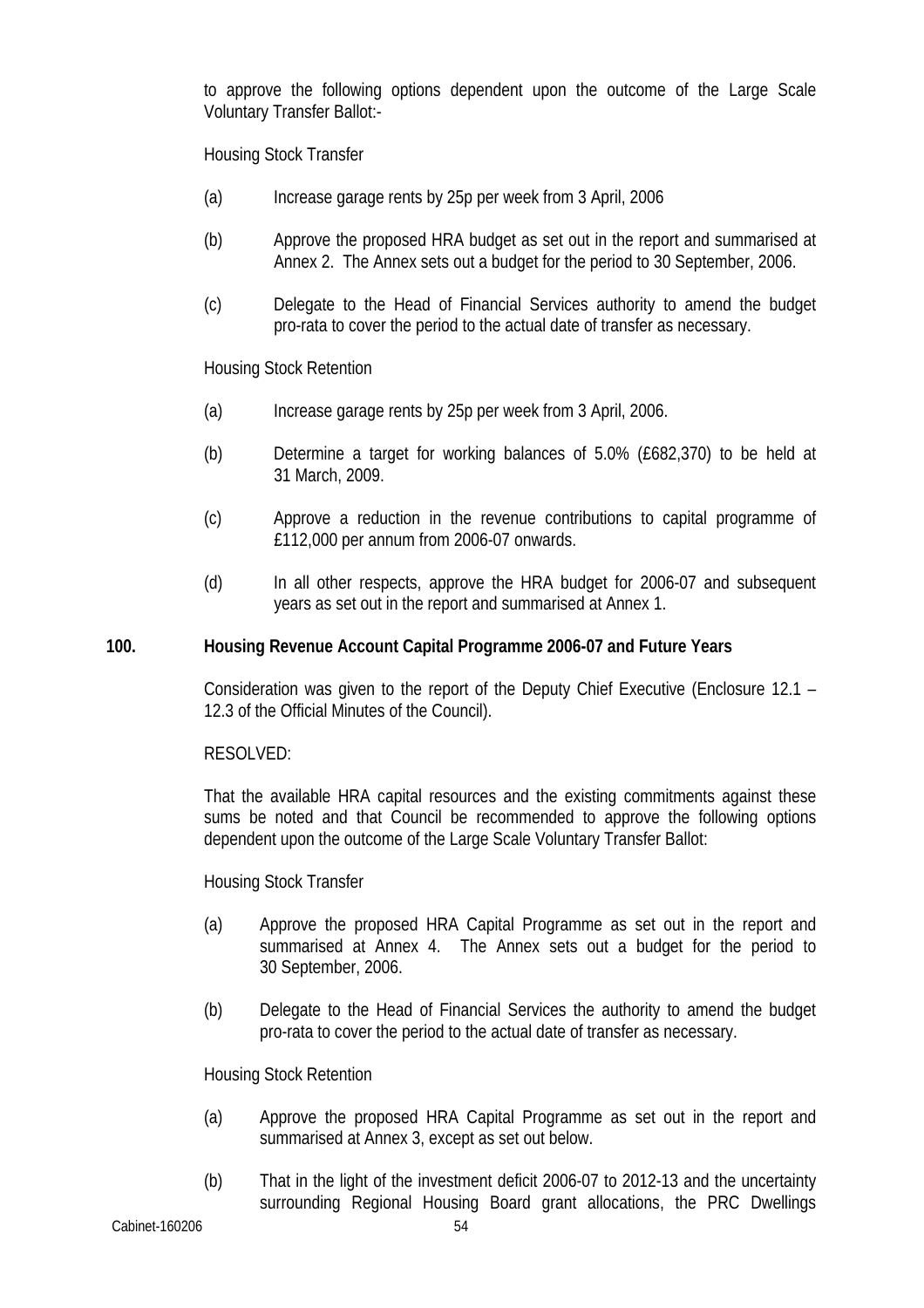scheme for 2007-08 and 2008-09 be deferred.

- (c) That the £2,425,000 investment deficit be met by:-
	- Removing the shower option from the bathroom replacement programme so reducing the required budget by £1,725,000 over the period 2006-2013 and generating a saving of £400,000 for 2006-07, 2007-08 and 2008-09;
	- Reducing the minor works budget contained within the Housing Revenue Account by £100,000 per annum from 2006-07 onwards.

### **101. General Fund Capital Programme 2005-06 and Resources 2006-07 to 2008-09**

Consideration was given to the report of the Deputy Chief Executive (Enclosure 8.1 – 8.7 of the Official Minutes of the Council).

### RESOLVED:

That the available general fund capital resources and the existing commitments against these sums be noted and that Council be recommended to approve the following:

- (a) That recommendations 2.1 to 2.6, Enclosure 8.1 of the report, be approved.
- (b) That new starts be added to the 2006-07 programme as follows:-
	- (i) Ravenhill Park Tennis Courts (£41,000) to be funded by S106 contributions (£25,000) and Revenue Contributions to Capital (£16,000).
	- (ii) Refurbishment of Cannock Park Tennis Courts (£65,000), to be funded by Revenue Contributions to Capital.
- (c) That a report be submitted on the provision of Affordable Housing in the private sector, in particular the provision of Disabled Facility, Renovation and Home Security Grants from 2008-09 onwards, following receipt of Capital Grant allocations.
- (d) That Council note that a significant receipt would be generated by the sale of the land currently used for Cannock Stadium, which would be available for developments on the Cannock Park and Chase Leisure Centre site.

### **102. General Fund Revenue Budget 2006-07 to 2008-09 and General Fund Revenue Budget 2006-07 Reserves and Balances**

Consideration was given to reports of the Deputy Chief Executive (Enclosure 13.1 – 13.10 and Enclosure 9.1 – 9.3 of the Official Minutes of the Council).

#### RESOLVED:

That Council be recommended to:

(a) Support the recommendation on reserves and balances at enclosure 9.1 to 9.3.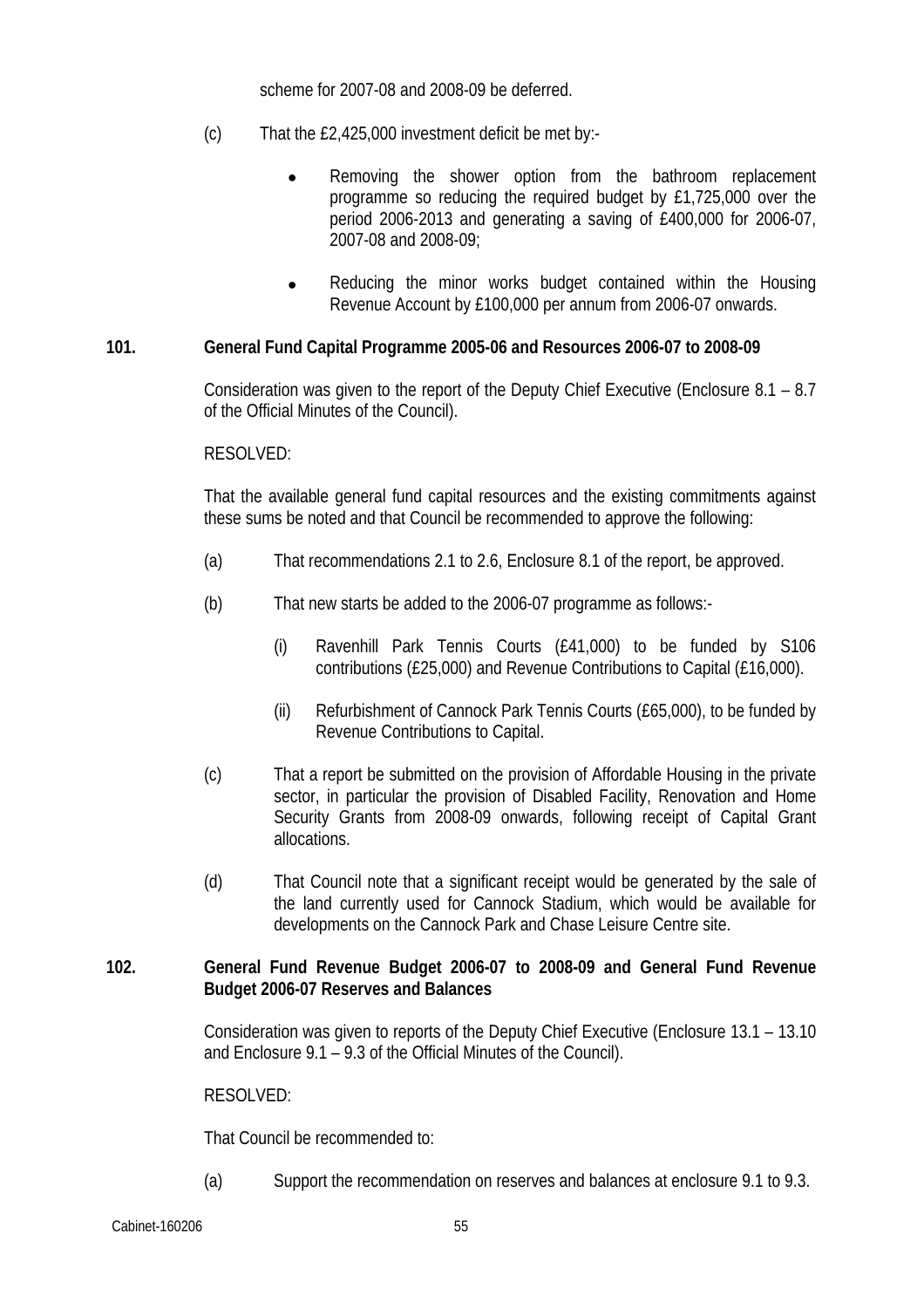- (b) Set a 2006-07 Council Tax for District Council purposes of £171.71 (Band D property), an increase of 2.75% over the current year.
- (c) Support the proposals for service development set out at Annex 1 attached.
- (d) Support the proposals for savings set out at Annex 2 attached.
- (e) Support the use of Section 106 funds for economic development purposes as set out at Annex 3 attached.
- (f) Support the use of Planning Delivery Grant as set out at Annex 4 attached.
- (g) That subject to the outcome of the Large Scale Voluntary Transfer Ballot, the Council approve the following alternative proposals:

Housing Stock Transfer

- (i) Approve a minimum level of working balances for the budget of 6.0% of net operating expenditure.
- (ii) Approve indicative Council Tax increases of 2.75% in 2007-08 and 2.75% in 2008-09.
- (iii) As a result of the above, approve the three year budget set out at Annex 5.

Housing Stock Retention

- (i) Approve a minimum level of working balances for the budget of 5.5% of net operating expenditure.
- (ii) Approve indicative Council Tax increases of 4.6% in 2007-08 and 4.6% in 2008- 09.
- (iii) As a result of the above, approve the three year budget set out at Annex 6.

### **103. Treasury Management**

Consideration was given to the report of the Deputy Chief Executive (Enclosure 10.1 – 10.14 of the Official Minutes of the Council).

### RESOLVED:

That the Council be recommended to approve the control framework set out at paragraph 2.1, Enclosure 10.1, of the report.

# **104. Exclusion of Public**

### RESOLVED:

That the public be excluded from the remainder of the meeting because of the likely disclosure of exempt information as defined in paragraph 1, Part I, Schedule 12A, Local Government Act, 1972.